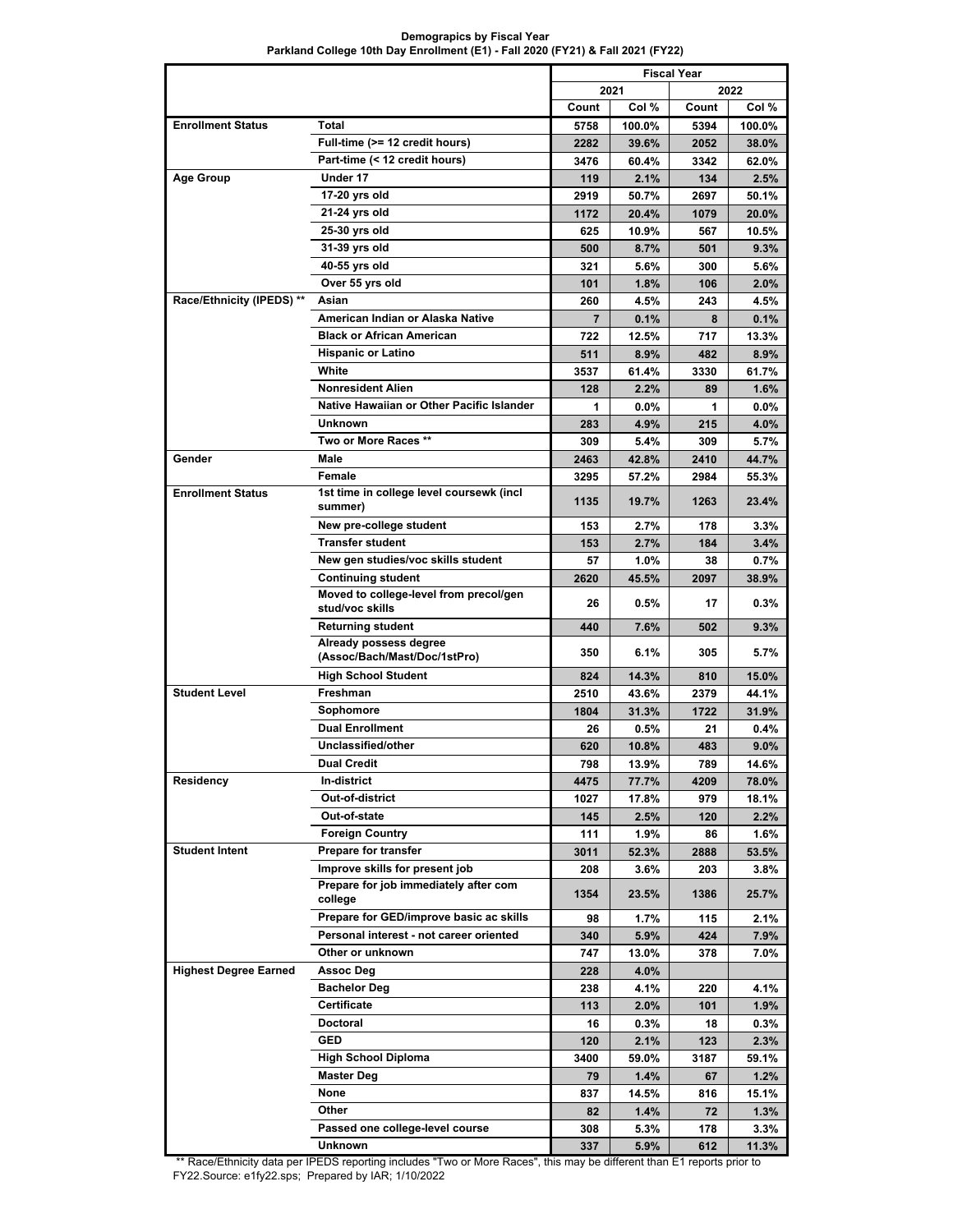# **State by Fiscal Year Parkland College 10th Day Enrollment (E1) - Fall 2020 (FY21) & Fall 2021 (FY22)**

|              |                             | <b>Fiscal Year</b>      |         |                |        |
|--------------|-----------------------------|-------------------------|---------|----------------|--------|
|              |                             | 2021<br>2022            |         |                |        |
|              |                             | Col %<br>Count<br>Count |         |                | Col %  |
| <b>State</b> | Alabama                     |                         |         | 1              | 0.0%   |
|              | Arizona                     | 1                       | 0.0%    | $\overline{2}$ | 0.0%   |
|              | <b>Arkansas</b>             | 1                       | 0.0%    | 1              | 0.0%   |
|              | California                  | $\overline{7}$          | 0.1%    | $\overline{2}$ | 0.0%   |
|              | Colorado                    | 1                       | 0.0%    |                |        |
|              | <b>District of Columbia</b> |                         |         | 1              | 0.0%   |
|              | <b>Florida</b>              | 3                       | 0.1%    | 4              | 0.1%   |
|              | Georgia                     | $\overline{2}$          | 0.0%    | 3              | 0.1%   |
|              | <b>Illinois</b>             | 5493                    | 95.4%   | 5173           | 95.9%  |
|              | Indiana                     | 40                      | 0.7%    | 35             | 0.6%   |
|              | lowa                        | 9                       | 0.2%    | 5              | 0.1%   |
|              | <b>Kansas</b>               | 1                       | 0.0%    |                |        |
|              | Kentucky                    | 12                      | 0.2%    | 11             | 0.2%   |
|              | Louisiana                   |                         |         | 1              | 0.0%   |
|              | Maryland                    | $\mathbf{2}$            | 0.0%    | $\mathbf{2}$   | 0.0%   |
|              | <b>Massachusetts</b>        | $\overline{2}$          | 0.0%    | $\mathbf{1}$   | 0.0%   |
|              | <b>Michigan</b>             | 8                       | 0.1%    | 5              | 0.1%   |
|              | <b>Minnesota</b>            | $\mathbf{3}$            | 0.1%    | $\mathbf 1$    | 0.0%   |
|              | <b>Mississippi</b>          | 1                       | 0.0%    |                |        |
|              | <b>Missouri</b>             | 6                       | 0.1%    | 12             | 0.2%   |
|              | <b>Nebraska</b>             | 3                       | 0.1%    | 4              | 0.1%   |
|              | <b>Nevada</b>               | $\mathbf{1}$            | 0.0%    |                |        |
|              | <b>New Jersey</b>           | 6                       | 0.1%    | 3              | 0.1%   |
|              | <b>New York</b>             | $\overline{2}$          | 0.0%    | $\overline{2}$ | 0.0%   |
|              | <b>North Carolina</b>       | 1                       | 0.0%    | $\overline{2}$ | 0.0%   |
|              | Ohio                        | $\overline{\mathbf{2}}$ | $0.0\%$ | 3              | 0.1%   |
|              | <b>Oklahoma</b>             | 1                       | 0.0%    | $\mathbf{2}$   | 0.0%   |
|              | Pennsylvania                | 6                       | 0.1%    | 4              | 0.1%   |
|              | South Carolina              | 1                       | 0.0%    | $\mathbf{2}$   | 0.0%   |
|              | <b>Tennessee</b>            | 4                       | 0.1%    | 4              | 0.1%   |
|              | <b>Texas</b>                | 12                      | 0.2%    | 12             | 0.2%   |
|              | Virginia                    | $\overline{\mathbf{4}}$ | 0.1%    | 4              | 0.1%   |
|              | Washington                  | $\mathbf{2}$            | 0.0%    |                |        |
|              | Wisconsin                   | $\mathbf{9}$            | 0.2%    | 6              | 0.1%   |
|              | Wyoming                     | 1                       | 0.0%    |                |        |
|              | Foreign                     | 111                     | 1.9%    | 86             | 1.6%   |
|              | <b>Total</b>                | 5758                    | 100.0%  | 5394           | 100.0% |

Source: e1fy22.sps; Prepared by IAR; 1/10/2022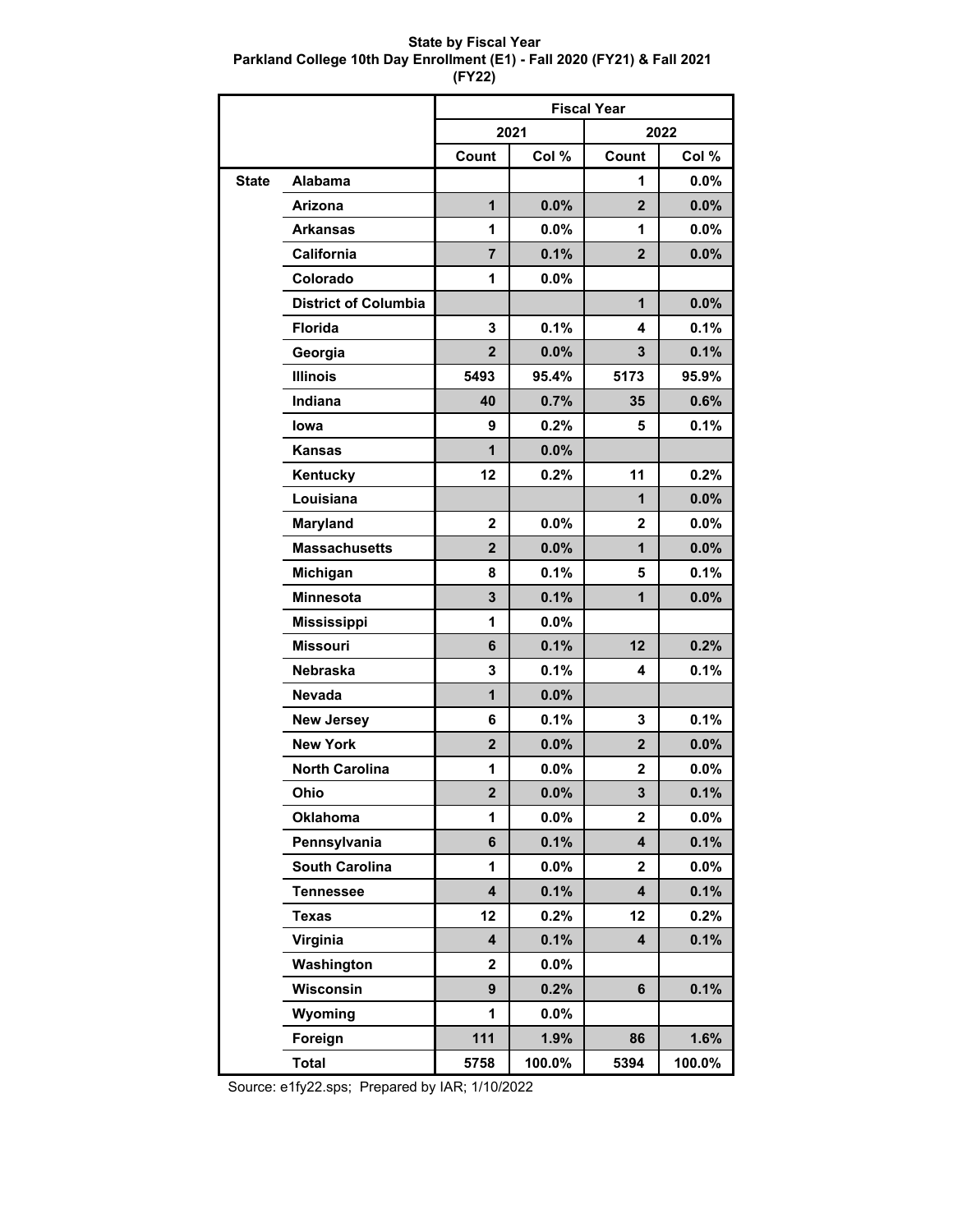**Fiscal Year 2021 2022 Count Col % Count Col % Degree Type 1799 \*\* AA AAS AES AFA AGS AS CE CER CRD Total Program of Study Total B AATAAS B ABLAAS B ABLCER B ABMAAS B ABRAAS B ABTAAS B ABTCER B ACCAAS B ACCCER B AGBCER B AROCER B CCPAAS B ETRCER B HCMAAS B HIFCER B HIHAAS B HIMCER B HIRAAS B INDCER B INTCER B MGTAAS B MKTAAS B SERCER E ACRAAS E ACRCER E AFTAAS E AMTCER E AUSCER E AUTAAS E BCRCER E CADCER 586 10.2% 467 8.7% 905 15.7% 767 14.2% 1189 20.6% 965 17.9% 112 1.9% 75 1.4% 110 1.9% 108 2.0% 201 3.5% 198 3.7% 919 16.0% 855 15.9% 1443 25.1% 1655 30.7% 279 4.8% 244 4.5% 14 0.2% 60 1.1% 5758 100.0% 5394 100.0% 5758 100.0% 5394 100.0% 8 0.1% 11 0.2% 10 0.2% 13 0.2% 1 0.0% 25 0.4% 15 0.3% 1 0.0% 26 0.5% 16 0.3% 4 0.1% 2 0.0% 44 0.8% 39 0.7% 9 0.2% 11 0.2% 3 0.1% 2 0.0% 1 0.0% 1 0.0% 1 0.0% 3 0.1% 1 0.0% 7 0.1% 3 0.1% 1 0.0% 4 0.1% 2 0.0% 1 0.0%**  $1 | 0.0\% | 2 | 0.0\%$ **5 0.1% 7 0.1% 1 0.0% 1 0.0% 78 1.4% 71 1.3% 26 0.5% 27 0.5% 2 0.0% 1 0.0% 6 0.1% 2 0.0% 30 0.5% 32 0.6% 12 0.2% 9 0.2% 3 0.1% 2 0.0% 42 0.7% 37 0.7% 4 0.1% 2 0.0% 2 0.0% 2 0.0%**

## **Program of Study by Fiscal Year Parkland College 10th Day Enrollment (E1) - Fall 2020 (FY21) & Fall 2021 (FY22)**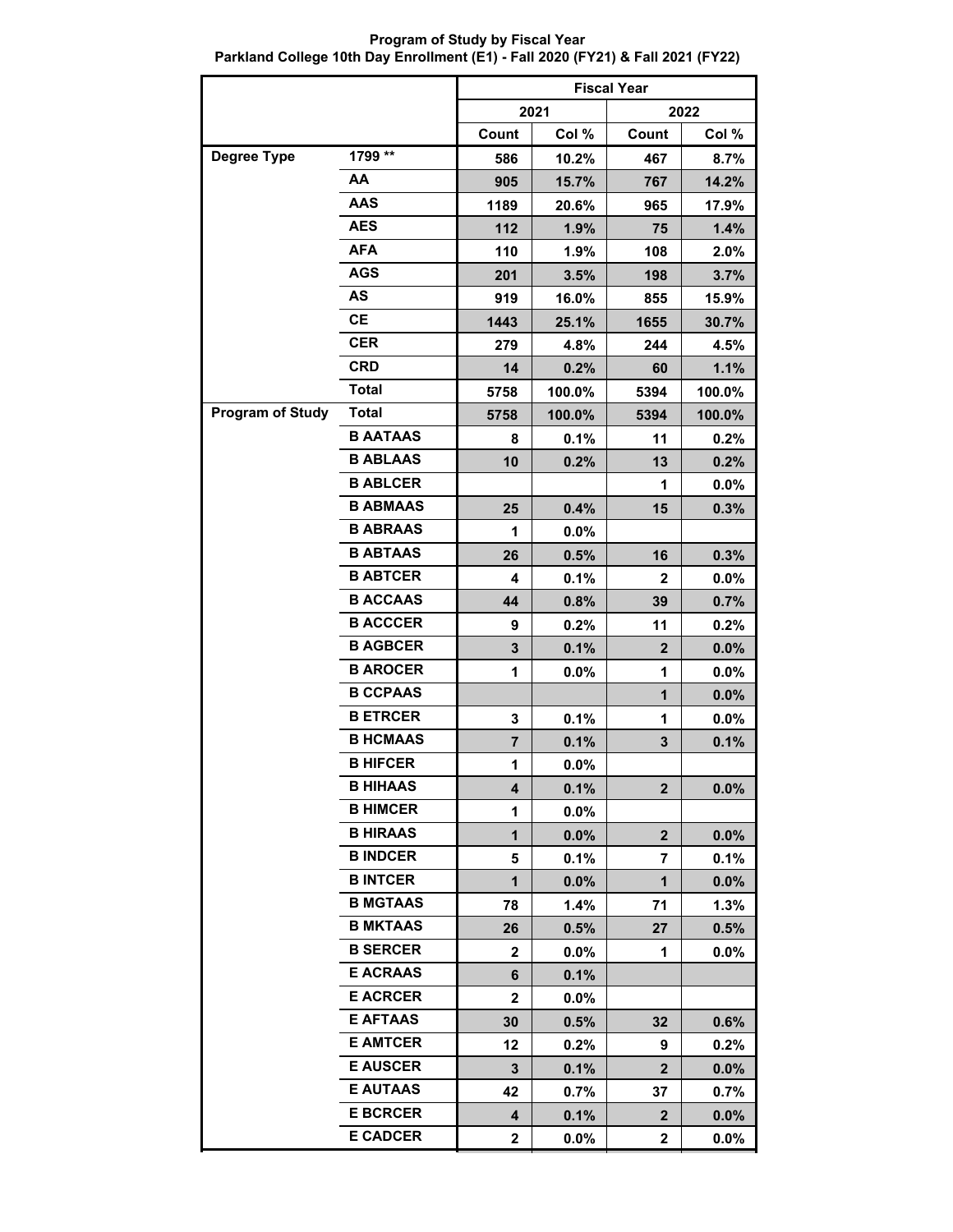| <b>Program of Study by Fiscal Year</b>                                          |  |  |  |  |  |  |  |
|---------------------------------------------------------------------------------|--|--|--|--|--|--|--|
| Parkland College 10th Day Enrollment (E1) - Fall 2020 (FY21) & Fall 2021 (FY22) |  |  |  |  |  |  |  |

|                 | <b>Fiscal Year</b> |                |                |         |
|-----------------|--------------------|----------------|----------------|---------|
|                 | 2021<br>2022       |                |                |         |
|                 | Count              | Col %<br>Count |                | Col %   |
| <b>E CBSCER</b> | $\mathbf{2}$       | $0.0\%$        | $\mathbf{2}$   | 0.0%    |
| <b>E CCACER</b> |                    |                | 1              | $0.0\%$ |
| <b>E CDBAAS</b> | $\mathbf 1$        | 0.0%           |                |         |
| <b>E CDMAAS</b> | 39                 | 0.7%           | 28             | 0.5%    |
| <b>E CDSAAS</b> | 12                 | 0.2%           | 9              | 0.2%    |
| <b>E CDSCER</b> | 2                  | $0.0\%$        |                |         |
| <b>E CIVCER</b> | 1                  | $0.0\%$        | 4              | 0.1%    |
| <b>E CLSCER</b> | 29                 | 0.5%           | 28             | 0.5%    |
| <b>E CMDCER</b> | $\mathbf{2}$       | $0.0\%$        | 5              | 0.1%    |
| <b>E CNHAAS</b> | 26                 | $0.5\%$        | 27             | 0.5%    |
| <b>E ECSAAS</b> | 6                  | 0.1%           | 9              | 0.2%    |
| <b>E ECSCER</b> | 1                  | $0.0\%$        | 3              | 0.1%    |
| <b>E ELPCER</b> | 6                  | 0.1%           | 8              | 0.1%    |
| <b>E ENSAES</b> | 112                | $1.9\%$        | 75             | 1.4%    |
| <b>E HACAAS</b> | 15                 | 0.3%           | 12             | 0.2%    |
| <b>E HACCER</b> | 5                  | 0.1%           | 3              | 0.1%    |
| <b>E HVCCER</b> | 3                  | 0.1%           |                |         |
| <b>E IMCCER</b> | 1                  | $0.0\%$        |                |         |
| <b>E IMTCER</b> | $\mathbf{2}$       | $0.0\%$        | 3              | 0.1%    |
| <b>E IWTCER</b> | 18                 | $0.3\%$        | 20             | 0.4%    |
| <b>E MFGAAS</b> | 24                 | 0.4%           | 16             | 0.3%    |
| <b>E PETAAS</b> | 28                 | $0.5\%$        | 14             | 0.3%    |
| <b>E PFTCER</b> |                    |                | 1              | 0.0%    |
| <b>E SRVCER</b> | 3                  | 0.1%           | 4              | 0.1%    |
| <b>F AADAFA</b> | 79                 | 1.4%           | 77             | 1.4%    |
| <b>F AAEAFA</b> | 11                 | $0.2\%$        | 14             | 0.3%    |
| <b>F ENTAAS</b> | 4                  | 0.1%           | $\overline{2}$ | 0.0%    |
| <b>F GDICER</b> | 2                  | $0.0\%$        | 1              | 0.0%    |
| <b>F GDSAAS</b> | 21                 | 0.4%           | 16             | 0.3%    |
| <b>F GPPCER</b> | 3                  | 0.1%           | 1              | $0.0\%$ |
| <b>F MCBAAS</b> | 23                 | 0.4%           | 20             | 0.4%    |
| <b>F MCCAAS</b> | $\mathbf{2}$       | $0.0\%$        |                |         |
| <b>F MPHAAS</b> | 15                 | 0.3%           | 14             | 0.3%    |
| <b>F MPRCER</b> | 5                  | 0.1%           | 3              | 0.1%    |
| <b>F MSEAFA</b> | 14                 | 0.2%           | 10             | 0.2%    |
| <b>F MSPAFA</b> | 6                  | $0.1\%$        | 7              | 0.1%    |
| <b>G AMACER</b> | 8                  | 0.1%           | $\mathbf{2}$   | 0.0%    |
| <b>G BOFCER</b> | 8                  | 0.1%           | 1              | $0.0\%$ |
| <b>G DHGAAS</b> | 67                 | 1.2%           | 64             | 1.2%    |
| <b>G EMACER</b> | 19                 | $0.3\%$        | 8              | 0.1%    |
| <b>G EMTAAS</b> | 19                 | 0.3%           | 17             | 0.3%    |
| <b>G EMTCER</b> | 10                 | $0.2\%$        | 9              | 0.2%    |
| <b>G FSTAAS</b> | 5                  | 0.1%           | 3              | 0.1%    |
|                 |                    |                |                |         |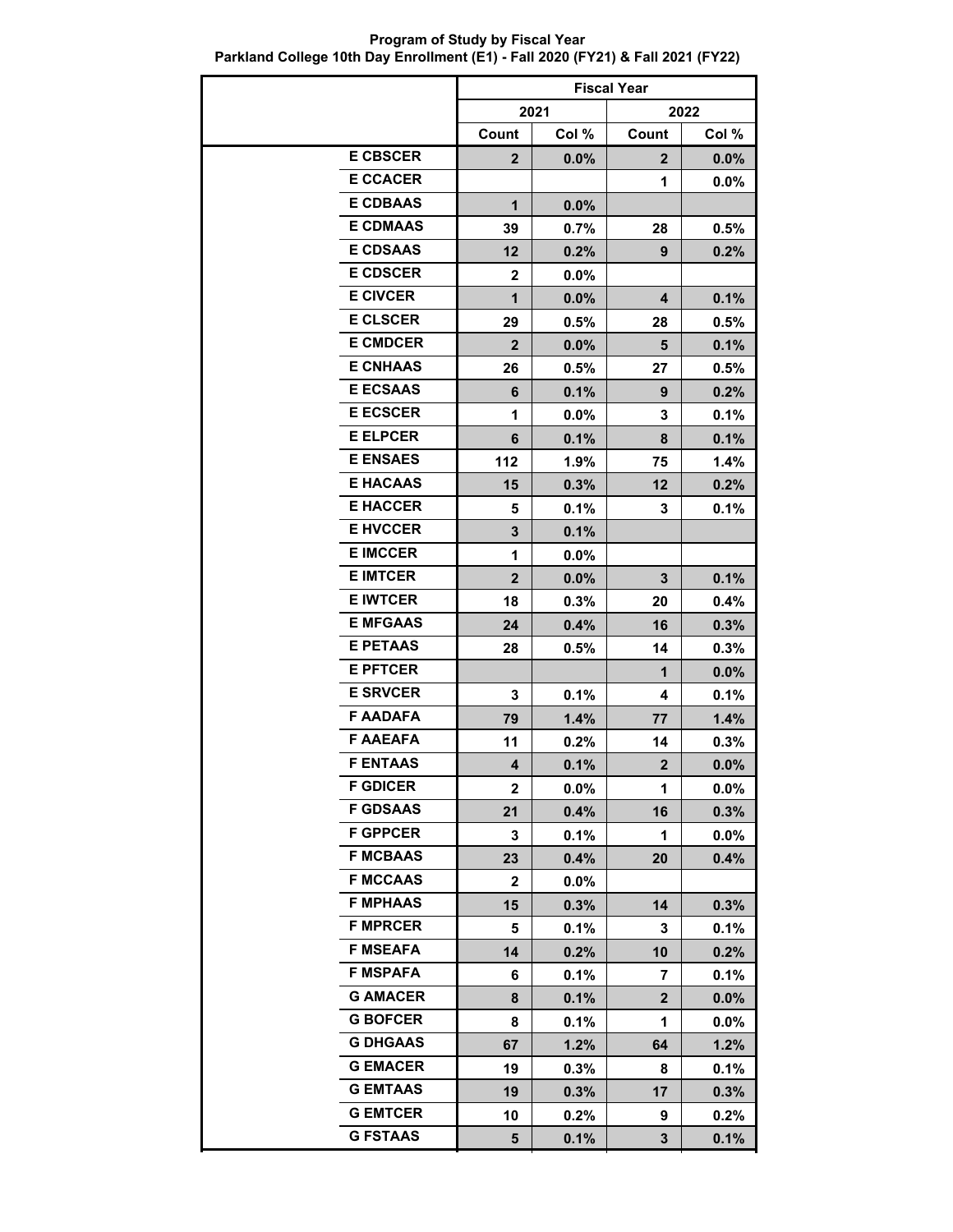| <b>Program of Study by Fiscal Year</b>                                          |
|---------------------------------------------------------------------------------|
| Parkland College 10th Day Enrollment (E1) - Fall 2020 (FY21) & Fall 2021 (FY22) |

|                 | <b>Fiscal Year</b> |                         |              |         |
|-----------------|--------------------|-------------------------|--------------|---------|
|                 | 2021<br>2022       |                         |              |         |
|                 | Count              | Col %<br>Count<br>Col % |              |         |
| <b>G MASCER</b> | 4                  | 0.1%                    | 11           | 0.2%    |
| <b>G MSGAAS</b> | 10                 | 0.2%                    | 5            | 0.1%    |
| <b>G MSGCER</b> |                    |                         | 7            | 0.1%    |
| <b>G MTRCER</b> | 1                  | $0.0\%$                 |              |         |
| <b>G NASCER</b> | 6                  | 0.1%                    | 9            | 0.2%    |
| <b>G NURAAS</b> | 193                | 3.4%                    | 144          | 2.7%    |
| <b>G NURCER</b> | 41                 | 0.7%                    | 23           | 0.4%    |
| <b>G OTAAAS</b> | 37                 | 0.6%                    | 31           | 0.6%    |
| <b>G RTTAAS</b> | 27                 | 0.5%                    | 17           | 0.3%    |
| <b>G SPTCER</b> |                    |                         | 5            | 0.1%    |
| <b>G SURAAS</b> | 34                 | 0.6%                    | 23           | 0.4%    |
| <b>G VTTAAS</b> | 56                 | 1.0%                    | 46           | 0.9%    |
| <b>G XCTCER</b> | 6                  | 0.1%                    | 5            | 0.1%    |
| <b>G XMRCER</b> |                    |                         | $\mathbf{2}$ | $0.0\%$ |
| <b>G XRAAAS</b> | 30                 | 0.5%                    | 18           | 0.3%    |
| <b>H GAAAA</b>  | 905                | 15.7%                   | 767          | 14.2%   |
| <b>H GAACE</b>  | 1385               | 24.1%                   | 1609         | 29.8%   |
| <b>H GAACRD</b> | 14                 | 0.2%                    | 60           | 1.1%    |
| <b>N ASGAS</b>  | 919                | 16.0%                   | 855          | 15.9%   |
| <b>N FTRCER</b> | $\mathbf{2}$       | $0.0\%$                 | 3            | 0.1%    |
| <b>N FXTCER</b> |                    |                         | 1            | $0.0\%$ |
| OCCUP1799 **    | 586                | 10.2%                   | 467          | 8.7%    |
| <b>S CHDAAS</b> | 11                 | 0.2%                    | $\mathbf{2}$ | $0.0\%$ |
| <b>S CJSAAS</b> | 46                 | 0.8%                    | 41           | 0.8%    |
| <b>S FSTAAS</b> | $\mathbf{2}$       | $0.0\%$                 | 1            | $0.0\%$ |
| <b>S MTLCER</b> |                    |                         | 6            | 0.1%    |
| <b>T BKPCER</b> | 1                  | 0.0%                    |              |         |
| <b>T CISCER</b> | 3                  | 0.1%                    |              |         |
| <b>T CNAAAS</b> | 33                 | 0.6%                    | 39           | $0.7\%$ |
| <b>T CPLAAS</b> | 31                 | 0.5%                    | 23           | 0.4%    |
| <b>T DGMAAS</b> | 31                 | 0.5%                    | 31           | $0.6\%$ |
| <b>T GPRCER</b> | 1                  | $0.0\%$                 | 3            | 0.1%    |
| <b>TIADAAS</b>  | 3                  | 0.1%                    |              |         |
| <b>TIADCER</b>  | 1                  | $0.0\%$                 |              |         |
| <b>TIPRCER</b>  | 8                  | 0.1%                    | 4            | 0.1%    |
| <b>T MOBCER</b> | 1                  | $0.0\%$                 |              |         |
| <b>T MSOCER</b> | 1                  | $0.0\%$                 |              |         |
| <b>T OCAAAS</b> | 30                 | 0.5%                    | 24           | 0.4%    |
| <b>T OCPCER</b> | 1                  | $0.0\%$                 | $\mathbf{2}$ | $0.0\%$ |
| <b>TOOSCER</b>  | 1                  | $0.0\%$                 |              |         |
| <b>T PCFCER</b> | 8                  | 0.1%                    | 6            | 0.1%    |
| <b>T SDVCER</b> |                    |                         | $\mathbf{2}$ | $0.0\%$ |
| <b>T VGWCER</b> |                    |                         | 1            | $0.0\%$ |
|                 |                    |                         |              |         |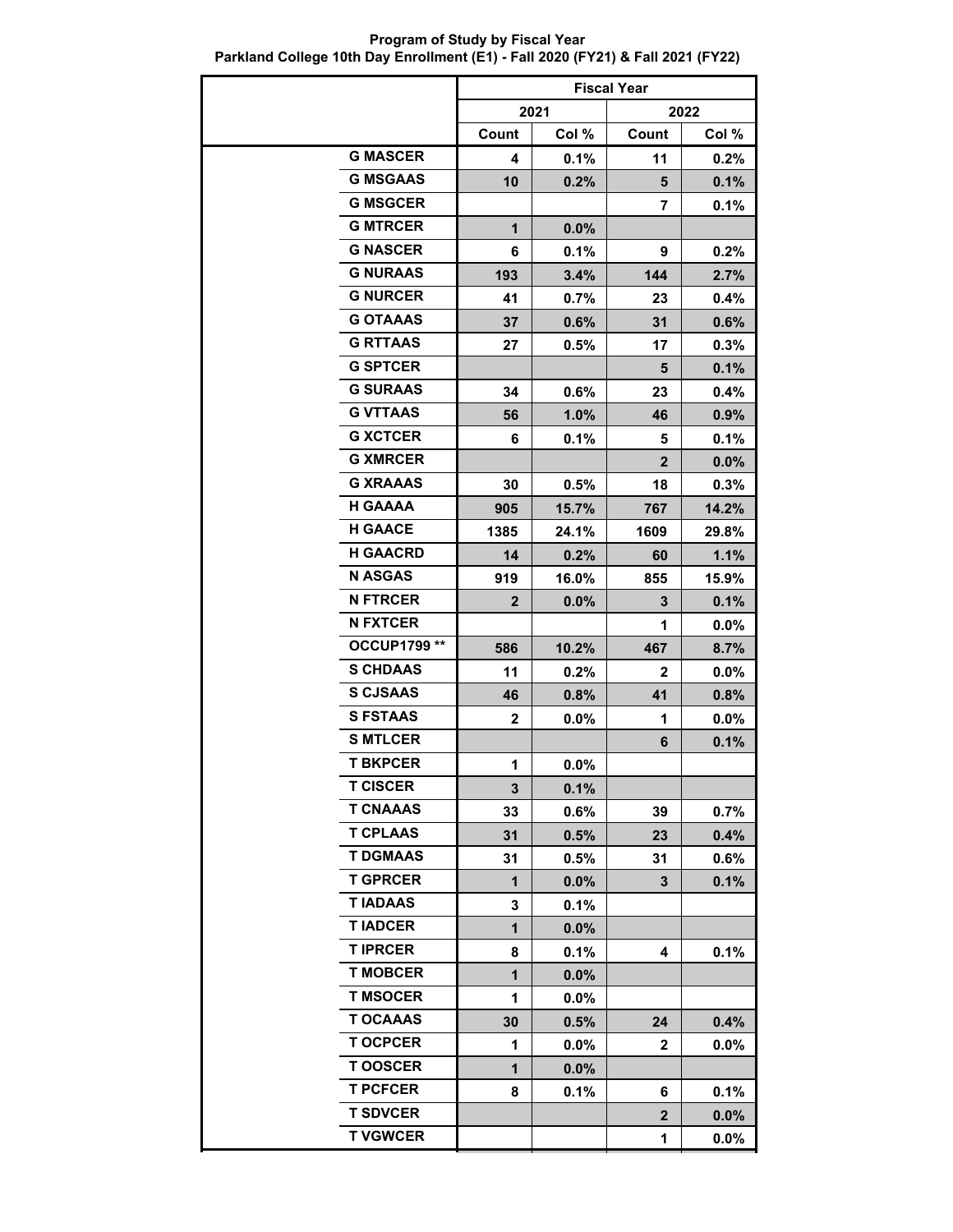**Program of Study by Fiscal Year Parkland College 10th Day Enrollment (E1) - Fall 2020 (FY21) & Fall 2021 (FY22)**

|                 | <b>Fiscal Year</b> |         |                |       |
|-----------------|--------------------|---------|----------------|-------|
|                 | 2021<br>2022       |         |                |       |
|                 | Count              | Col %   | Count          | Col % |
| <b>V CMPCER</b> | 1                  | 0.0%    | $\overline{2}$ | 0.0%  |
| <b>V PRPCER</b> | $\overline{2}$     | 0.0%    |                |       |
| <b>V UASCER</b> | 1                  | 0.0%    | 3              | 0.1%  |
| <b>X CDLCER</b> | 6                  | 0.1%    |                |       |
| Y AB2CE         | 3                  | 0.1%    | $\mathbf{2}$   | 0.0%  |
| Y AB3CE         | $\mathbf{2}$       | $0.0\%$ | 4              | 0.1%  |
| Y AB4CE         | 5                  | 0.1%    | 12             | 0.2%  |
| Y AS5CE         | 1                  | $0.0\%$ | 8              | 0.1%  |
| Y AS6CE         | 1                  | 0.0%    | 4              | 0.1%  |
| Y EL1CE         | 1                  | $0.0\%$ |                |       |
| Y EL2CE         | 3                  | 0.1%    | $\overline{2}$ | 0.0%  |
| Y EL3CE         | 11                 | 0.2%    | $\mathbf{2}$   | 0.0%  |
| Y EL4CE         | 15                 | 0.3%    | 4              | 0.1%  |
| Y EL5CE         | 16                 | 0.3%    | 5              | 0.1%  |
| Y EL6CE         |                    |         | 3              | 0.1%  |
| <b>Y GSUAGS</b> | 201                | 3.5%    | 198            | 3.7%  |

\*\* OCCUP1799 are students with pre-health AGS program codes (e.g., G DHGAGS). \*Full-Time: >= 12 Credit Hours / Part-Time: < 12 Credit Hours

Source: e1fy22.sps; Prepared by IAR; 1/10/2022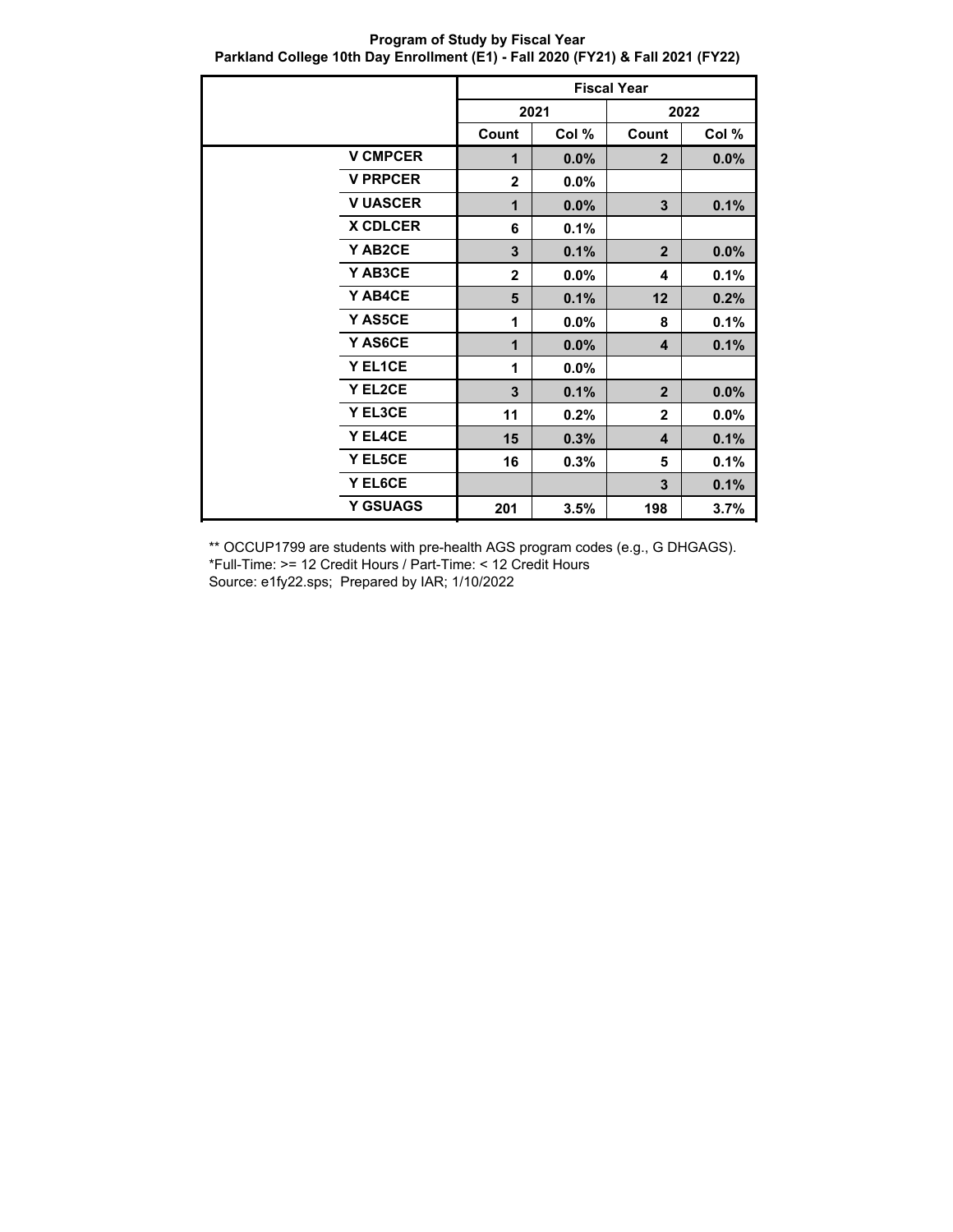|                             |                                            | <b>Fiscal Year</b>      |         |              |         |
|-----------------------------|--------------------------------------------|-------------------------|---------|--------------|---------|
|                             |                                            | 2021<br>2022            |         |              |         |
|                             |                                            | Count                   | Col %   | Count        | Col %   |
| <b>Previous Institution</b> | Total                                      | 153                     | 100.0%  | 184          | 100.0%  |
| <b>Attended</b>             | <b>Unknown Institution</b>                 |                         |         | 1            | 0.5%    |
|                             | <b>Aurora University</b>                   | 1                       | $0.7\%$ | 1            | $0.5\%$ |
|                             | <b>Black Hawk College-East</b>             |                         |         | 1            | 0.5%    |
|                             | <b>Black Hawk College-Quad Cities</b>      |                         |         | 2            | 1.1%    |
|                             | <b>Carl Sandburg College</b>               | 4                       | 2.6%    | 3            | 1.6%    |
|                             | <b>Chicago State University</b>            | 1                       | $0.7\%$ | 1            | $0.5\%$ |
|                             | <b>City Colleges of Chicago</b>            |                         |         | 1            | 0.5%    |
|                             | <b>College of DuPage</b>                   | 4                       | 2.6%    | 3            | $1.6\%$ |
|                             | <b>College of Lake County</b>              | $\mathbf{1}$            | 0.7%    | $\mathbf{1}$ | 0.5%    |
|                             | <b>Columbia College</b>                    | 1                       | 0.7%    |              |         |
|                             | <b>Danville Area Community College</b>     | 13                      | 8.5%    | 10           | 5.4%    |
|                             | <b>DePaul University</b>                   | $\mathbf{2}$            | 1.3%    | 1            | $0.5\%$ |
|                             | <b>Eastern Illinois University</b>         | 5                       | 3.3%    | 8            | 4.3%    |
|                             | <b>Elgin Community College</b>             | $\overline{\mathbf{2}}$ | 1.3%    | 1            | 0.5%    |
|                             | <b>Elmhurst College</b>                    | 1                       | 0.7%    |              |         |
|                             | Eureka College                             | 1                       |         |              |         |
|                             |                                            |                         | $0.7\%$ |              |         |
|                             | Harold Washington College (Loop College)   |                         |         | $\mathbf{1}$ | 0.5%    |
|                             | <b>Heartland Community College</b>         | 10                      | 6.5%    | 11           | 6.0%    |
|                             | <b>Illinois Central College</b>            | $\overline{2}$          | 1.3%    | 4            | 2.2%    |
|                             | <b>Illinois Eastern Community Colleges</b> | 1                       | 0.7%    | 1            | $0.5\%$ |
|                             | <b>Illinois State University</b>           | $\mathbf{2}$            | 1.3%    | 3            | 1.6%    |
|                             | <b>Illinois Valley Community College</b>   | 1                       | $0.7\%$ | 4            | $2.2\%$ |
|                             | John A. Logan College                      |                         |         | 1            | 0.5%    |
|                             | John Wood Community College                | 1                       | $0.7\%$ | 1            | 0.5%    |
|                             | Joliet Junior College                      | 1                       | 0.7%    | 3            | 1.6%    |
|                             | <b>Kankakee Community College</b>          | 10                      | 6.5%    | 6            | $3.3\%$ |
|                             | Kaskaskia College                          |                         |         | 1            | 0.5%    |
|                             | <b>Kishwaukee College</b>                  |                         |         | 1            | 0.5%    |
|                             | <b>Lake Land College</b>                   | 8                       | 5.2%    | 16           | 8.7%    |
|                             | <b>Lewis &amp; Clark Community College</b> |                         |         | 1            | $0.5\%$ |
|                             | <b>Lewis University</b>                    | 5                       | 3.3%    | 6            | 3.3%    |
|                             | <b>Lincoln College</b>                     | 1                       | $0.7\%$ |              |         |
|                             | <b>Lincoln Land Community College</b>      | 4                       | 2.6%    | 8            | 4.3%    |
|                             | Loyola University of Chicago               | 1                       | 0.7%    |              |         |
|                             | <b>McHenry County College</b>              |                         |         | 1            | 0.5%    |
|                             | <b>McKendree College</b>                   | 1                       | $0.7\%$ |              |         |
|                             | <b>Millikin University</b>                 |                         |         | $\mathbf{1}$ | 0.5%    |
|                             | Moraine Valley Comm. College               | 1                       | 0.7%    |              |         |
|                             | <b>Northeastern Illinois University</b>    | 1                       | 0.7%    |              |         |
|                             | <b>Northern Illinois University</b>        | 3                       | 2.0%    | 1            | 0.5%    |
|                             | <b>Oakton Community College</b>            | 1                       | 0.7%    |              |         |
|                             | <b>Olney Central College</b>               | 1                       | $0.7\%$ |              |         |
|                             | <b>Prairie State College</b>               | $\overline{\mathbf{2}}$ | 1.3%    | 1            | 0.5%    |
|                             | <b>Rend Lake College</b>                   | 1                       | $0.7\%$ | 2            | $1.1\%$ |
|                             | <b>Richland Community College</b>          | 8                       | 5.2%    | 8            | 4.3%    |
|                             | <b>Rock Valley College</b>                 | 1                       | $0.7\%$ |              |         |
|                             | <b>Sauk Valley Community College</b>       | $\overline{2}$          | 1.3%    | 1            | 0.5%    |
|                             | <b>SIU Carbondale</b>                      | 1                       | $0.7\%$ | 3            | 1.6%    |
|                             | <b>SIU Edwardsville</b>                    |                         |         | $\mathbf{2}$ | 1.1%    |
|                             | South Suburban College of Cook County      |                         |         |              |         |
|                             | (Thornton Community                        | 3                       | $2.0\%$ |              |         |
|                             | Southeastern Illinois College              |                         |         | 1            | 0.5%    |
|                             | Southwestern Illinois College              |                         |         | 3            | 1.6%    |
|                             | <b>Triton College</b>                      | 1                       | 0.7%    | 1            | $0.5\%$ |
|                             | U of I - Chicago                           | 2                       | 1.3%    |              |         |
|                             | U of I - Springfield                       |                         |         | 1            | 0.5%    |
|                             | U of I - Urbana                            | 6                       | 3.9%    | 10           | 5.4%    |
|                             | <b>Waubonsee Community College</b>         | $\mathbf{1}$            | 0.7%    |              |         |
|                             |                                            |                         |         |              |         |
|                             | <b>Western Illinois University</b>         |                         |         | 3            | 1.6%    |
|                             | <b>Wilbur Wright College</b>               |                         |         | $\mathbf{2}$ | $1.1\%$ |
|                             | William Rainey Harper College              |                         |         | 3            | 1.6%    |
|                             | Out of State Institution                   | 34                      | 22.2%   | 38           | 20.7%   |

### **Transfer Institution (Transfer Students Only) Parkland College 10th Day Enrollment (E1) - Fall 2020 (FY21) & Fall 2021 (FY22)**

Source: e1fy22.sps; Prepared by IAR; 1/10/2022